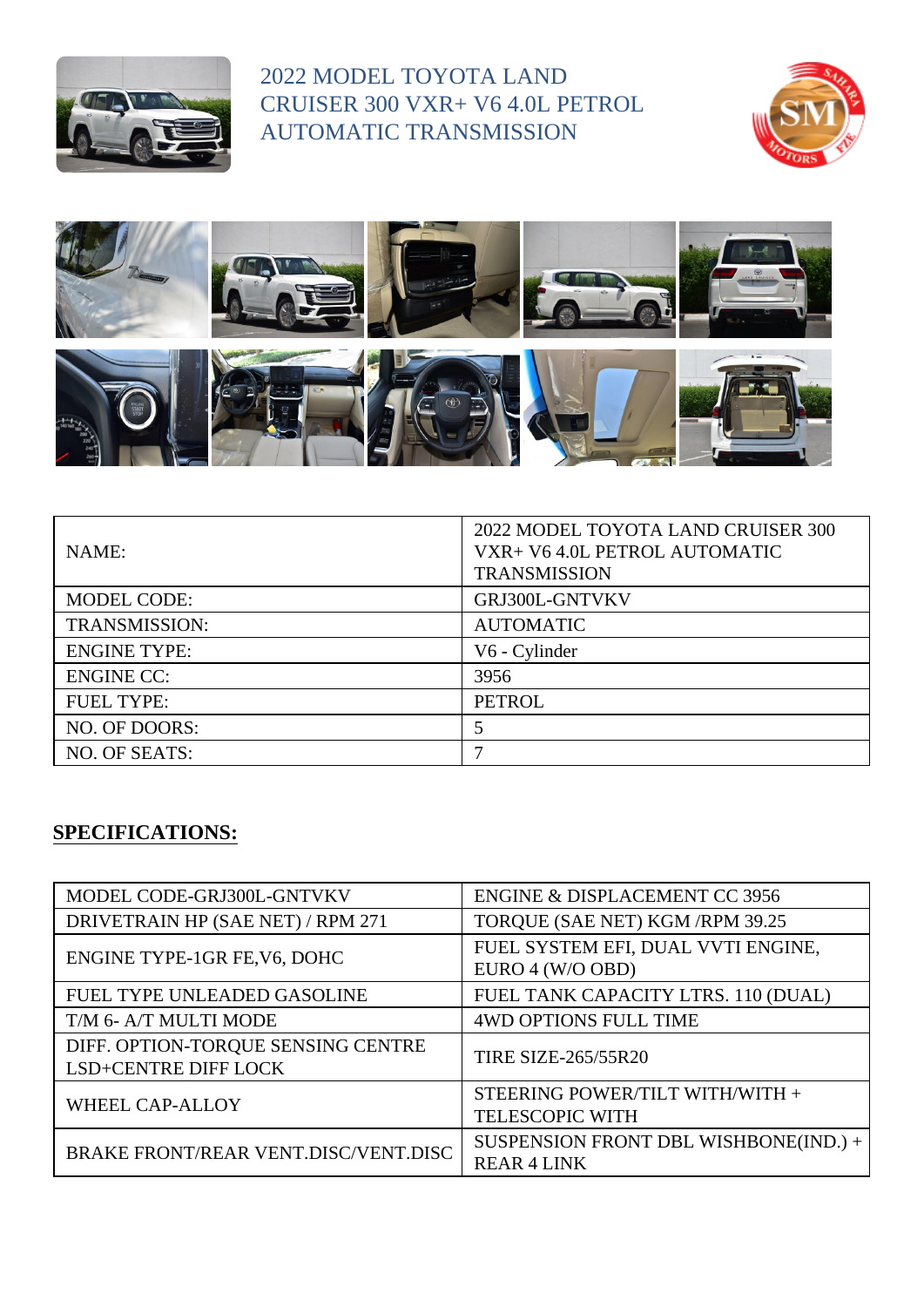| $ABS + BA + VSC + ATRC + TSC + HAC +$<br>$CRAWL + DAC + TA$                            | AIR BAG $D + P +$ KNEE $(D+P) +$ CURTAIN +<br>$SIDE$ ( $FR+RR1$ )                                |
|----------------------------------------------------------------------------------------|--------------------------------------------------------------------------------------------------|
| BUMPER FR. & RR.-COLOUR KEYED AERO +<br><b>PLATING</b>                                 | DOOR HANDLES- COLOUR + CHROME                                                                    |
| <b>HIGH MOUNT STOP LAMP</b>                                                            | <b>OUTER MIRRORS COLOUR KEYED CHROME</b><br>+ TURN SIGNAL + POWER WITH +<br>RETRACTABLE (AUTO) + |
| $ECM + REVERSE LINK$                                                                   | SIDE STEP WITH STEP COVER +<br><b>ILLUMINATION</b>                                               |
| <b>BODY SPOILER</b>                                                                    | WINDSHIELD GLASS-GREEN W/TOP BAND +<br><b>HEAT SHIELD + LAMINATED</b>                            |
| <b>ACCESSORY METER-7 "MULTI</b><br><b>INFORMATION DISPLAY</b>                          | CONSOLE BOX <rear> (PVC) WITH REAR<br/>AC VENTS(AUTO)/COOL BOX</rear>                            |
| <b>INNER REAR VIEW MIRROR-</b><br><b>ELECTROCHROMIC</b>                                | FR. SEAT BELT 3PELRX2 + $PT$ + $FL(1)$                                                           |
| POWER SEAT WITH (DRIVER + PASSENGER)                                                   | VERTICAL SEAT ADJUSTER-WITH (D+P:<br>POWER)                                                      |
| RR. SEAT-RR. SEAT BELT 3PELRX5                                                         | HEAD REST- 3 (2ND ROW) + 2 (3RD ROW)                                                             |
| 3RD ROW-50:50 FLAT FOLDING (MANUAL)                                                    | <b>SEAT MATERIAL-SYNTHETIC LEATHER</b>                                                           |
| <b>SEATING CAPACITY-7</b>                                                              | STEERING WHEEL-LEATHER + WOOD +<br>$AUDIO + MID + BT + VOICE + DRCC + LDA$                       |
| <b>SUN VISOR-D+P+VANITY</b><br>MIRROR+BULB(LED)+SLIDE                                  | <b>AC/HEATER-4 ZONE AUTO</b>                                                                     |
| <b>CRUISE CONTROL DYNAMIC RADAR</b><br>CRUISE CONTROL (DRCC)                           | ILLUMINATED ENTRY SYSTEM-IGN. SW +<br>ROOM LAMP + FRONT & REAR SCUFF<br>PLATE ILLUM +            |
| LOUNGE ILLUMINATION (FRONT FOOT<br>LAMP + DOOR INSIDE HANDLE)                          | KEYLESS ENTRY-SMART ENTRY (ALL<br>DOORS) + PUSH START+PBD (HIGH)                                 |
| POWER ANTENNA GLASS INTEGRATED                                                         | POWER DOOR LOCK-WITH SPEED LOCK +<br><b>CRACKUP UNLOCK + PASSENGER LOCK</b><br>S/W               |
| POWER WINDOW                                                                           | STEREO-12.3" DISPLAY AUDIO DECKLESS<br>(W/O NAVI+W/O MAP DATA) W/14 JBL SPKS                     |
| <b>WINDOW DEFOGGER</b>                                                                 | WIPER FR-VARIABLE INTERMITTENT                                                                   |
| WIPER RR-INTERMITTENT                                                                  | ANTI THEFT SYSTEM-WITH W/SECURITY<br><b>HORN</b>                                                 |
| <b>BACK CAMERA- WITH BGM + WASHER</b>                                                  | <b>CHILD RESTRAINT SYSTEM</b>                                                                    |
| <b>COMBINATION METER-OPTITRON TYPE</b>                                                 | <b>EMBLEM-70TH ANNIVERSARY</b>                                                                   |
| FLOOR MATS-70TH EDITION                                                                | <b>FRONT FOG LAMP LED</b>                                                                        |
| <b>HEADLAMP CLEANERS</b>                                                               | HEADLAMP LEVELING FUNCTIO DYNAMIC<br><b>AUTO + AUTO HIGH BEAM</b>                                |
| HEADLAMPS-(LOW / HIGH) - LED + LED DRL<br>+ SEQUENTIAL INDICATOR(FRONT)+AHB -<br>TYPE2 | PROJECTOR TYPE                                                                                   |
| PARKING SENSORS-4+4 (FF+RR)                                                            | PINTLE HOOK                                                                                      |
| <b>RADIATOR GRILLE-CHROME + SILVER</b>                                                 | <b>REAR BUMPER STEP GUARD</b>                                                                    |